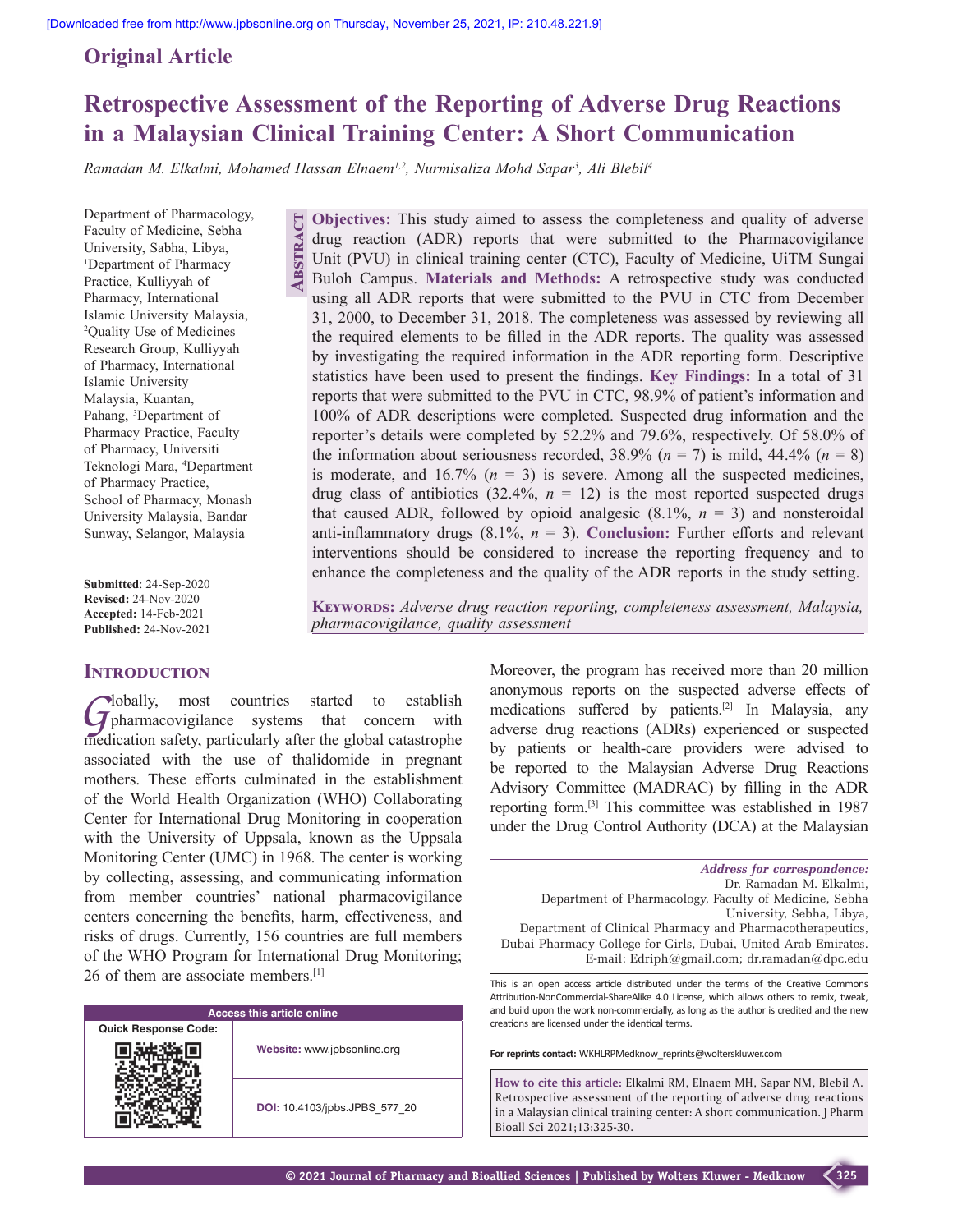Ministry of Health. DCA is responsible for performing the function of pharmacovigilance for drugs registered for use in Malaysia.[4] It is worth noting here that in 1990, Malaysia obtained the full membership of the WHO‑UMC program.

Although the spontaneous reporting of ADRs system is the backbone of postmarketing drug safety surveillance (pharmacovigilance) systems, underreporting and incomplete data are two main weaknesses that limit the desired conclusions from such systems to assess the causality relationship between the suspected drug and the event.[5,6] Consequently, these limitations constrain the capacity of spontaneous ADRs reporting systems in signal detecting. The quality and completeness of the information filled in the ADR reporting form will facilitate and hasten the process of signal generation. According to the WHO, ADR reports, which suggested an adverse reaction that cannot be judged because the information is insufficient or contradictory, and cannot be supplemented or well verified, are classified as un-assessable/Unclassifiable (WHO report). In Malaysia, four "4" mandatory fields should be filled at least for the report to be accepted by MADRAC.[7] The minimum four "4" mandatory fields are identifiable patient, a named suspected drug, suspected reaction, and identifiable reporter. Therefore, if the ADR report is classified as insufficiently documented or fails to fulfill the approved and specific criteria, it will be excluded from further pharmacovigilance assessment.[8] The quality of ADRs reported problem was the focus of attention and concern of the relevant authorities involved in the pharmacovigilance activities. Therefore, it is essential to encourage health-care providers as well as the patients to submit a complete ADR report form and check the quality of the form in its initial preparation stages. This can help to maintain the value of the reported information that could be further utilized at local and international levels.

Moreover, it is worthy of highlighting that having a large amount of poor-documented and low-quality ADRs reports might contribute to erroneous signal associations and affect the accuracy of the causality data. However, there is scarce research on the quality of ADR reports in Malaysia. Therefore, this study has been conducted to review and assess the completeness and the quality of the ADR reports submitted to the Pharmacovigilance Unit (PVU) in the clinical training center (CTC), Faculty of Medicine, UiTM Sungai Buloh Campus.

## **Materials and Methods Study design**

It was a cross‑sectional, retrospective study that included all 31 ADR reports that were submitted to the PVU in the Pharmacy Department in CTC, Faculty of Medicine, Sungai Buloh Campus, UiTM, from its inception in the year 2000 to December 31, 2018.

#### **Study instrument**

Referring to the Malaysian ADR report form, a data collection sheet was developed for the process of data extraction and data analysis. The sheet included patient information, ADR information, suspected drug information, and reporter's information fields: the patient's information, such as age, gender, and ethnic group; the ADR information such as the ADR description, onset of reaction, duration of reaction, seriousness of the ADR, the action taken after the occurrence of ADR, management of the ADR, and the outcome of the management; also the suspected drug's information, such as the name of the suspected drug, drug registration number, duration of drug usage, and concomitant drugs, and the reporter's information, such as the occupation of the reporter and their contact details.

#### **Study procedure**

The study was carried out by reviewing and examining the components of the ADR reporting form that were retrieved from the PVU in CTC, Faculty of Medicine, UiTM Sungai Buloh Campus. The completeness assessment was done by reviewing all the elements and assessing how many of the data were completed. The data were then computed in percentage. The quality of the report was evaluated as "good" if it mentions at least one of these three criteria:<sup>[9]</sup> first, the specific adverse event, second, the sign and symptoms and including the laboratory data with other information such as concomitant diseases and medications, and third, the sign and symptoms and including full details on the events and the patient.

#### **Ethical approval**

The study protocol was approved by the Research Ethics Committee of Universiti Teknologi Mara (Reference no: 600‑IRMI (5/1/6) REC/19/241). All the ethical requirements were considered, fulfilled, and sought before the commencement of the study.

#### **Statistical analysis**

Descriptive statistics in the form of frequencies and percentages were employed to represent the patients' demographic information, ADR-related information, suspected drug information, and the reporter's information data. The data were analyzed using SPSS software (version 24; SPSS, Inc., Chicago, IL, USA).

#### **Results**

A total number of ADR reports that were received by the PVU in CTC, Faculty of Medicine, Sungai Buloh Campus, from its inception in December 2000 to December 31, 2018, were 35 reports. Only in 2014, the PVU began receiving ADR reports. The reports that were received by PVU in 2014 were 6.5% (*n* = 2), in 2015 were 16.1% (*n* = 5), in 2016 were 16.1% (*n* = 5), in 2017 were 22.6% (*n* = 7), and in 2018 were  $38.7\%$  ( $n = 16$ ), as depicted in Figure 1.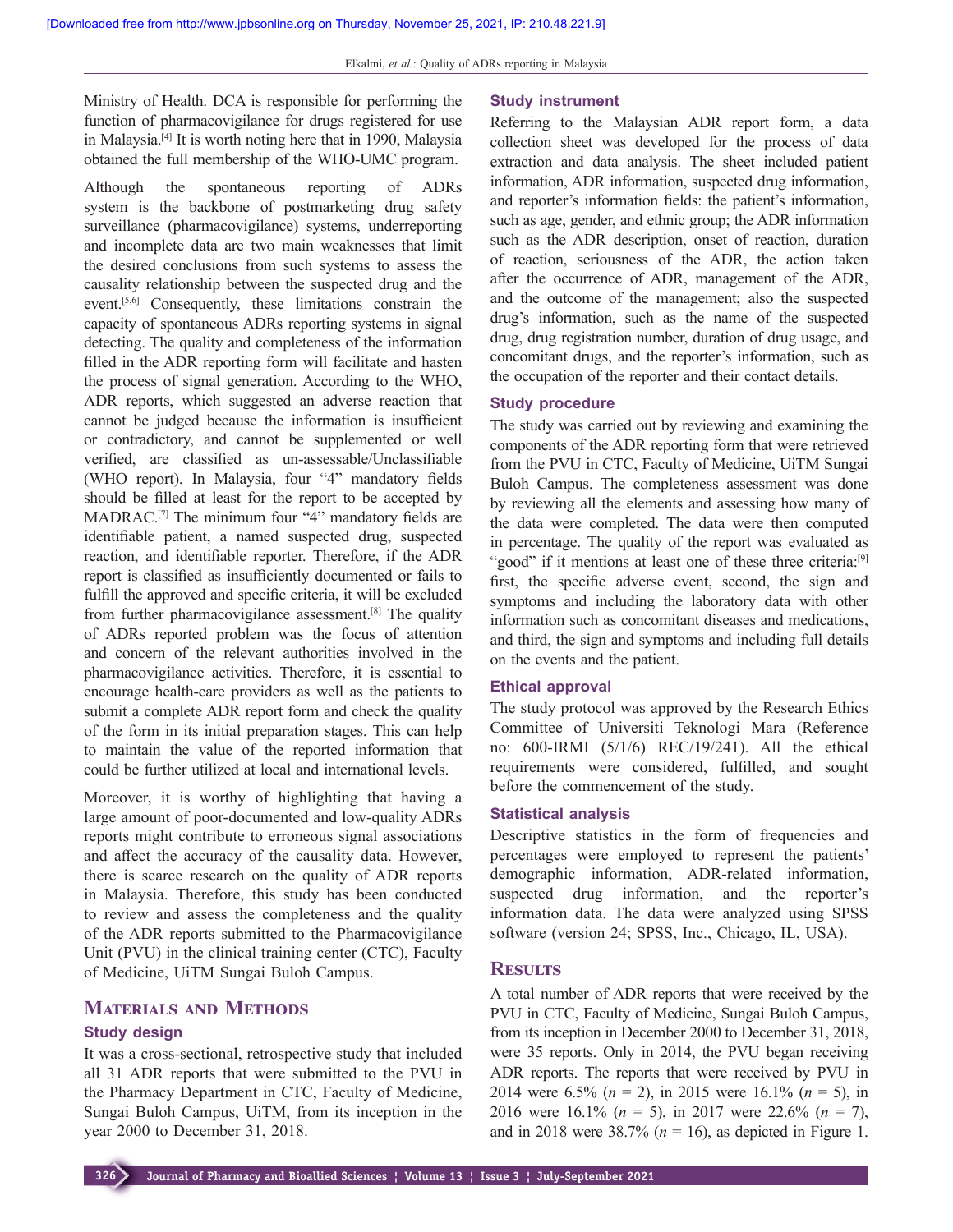However, only 31 (88.5%) reports have been included and subjected to analysis in this study. Four reports were excluded because they did not contain two or more of the required information necessary to submit ADR reports.

### **Completeness assessment of the adverse drug reaction report fields**

In a total of 31 reports that were subjected to analysis, 96.8% (*n* = 30) of the patient's information and 100% (*n* = 31) of ADR descriptions were completed, while for the suspected drug's information and the reporter's details, they were completed by  $51.6\%$  ( $n = 16$ ) and 80.6%  $(n = 25)$ , respectively [Figure 2]. Of the 31 reports, 38 events of suspected ADR were detected and reported. The average was 1.2 ADR events per report. The date when the event started was completed in about half  $(n = 14, 44.8\%)$  of the reports; meanwhile, the date when the reaction disappeared was recorded in about one-third  $(n = 11, 35.2\%)$  of the reports. For action taken for the ADR event section, it was completed in about half of the reports  $(n = 17, 54.8\%)$ . In almost half  $(n = 16,$ 53.3%) of the analyzed reports, the section of the outcome of the action taken to tackle the ADR event was completed.

Furthermore, the study findings indicated that the majority  $(n = 15, 93.8\%)$  of the patients were fully recovered, and only one of them  $(n = 1, 6.3\%)$  was in recovering status. The section of the time onset of the event was recorded in about half  $(n = 16, 51.6%)$  of the analyzed reports. The "de‑challenge" field and the "re‑challenge" field were completed in substantially more than half of the reports  $(n = 18, 58.0\%; n = 17,$ 54.8%), respectively, as shown in Table 1. Regarding the seriousness of the event and examining the causal relationship between the culprit drug and the event, data analysis shows that the information about the seriousness of the event and the information on the causal relationship were recorded with almost equal proportions in the reports ( $n = 18$ , 58.0%:  $n = 17$ , 54.8%, respectively).

Of 58.0% of the information about seriousness recorded, 38.9% (*n* = 7) is mild, 44.4% (*n* = 8) is moderate, and



**Figure 1:** Percentage of ADR reports received by Pharmacovigilance Unit per year

16.7%  $(n = 3)$  is severe [Figure 3]. Meanwhile, for the drug‑event causality relationship, both certain and probable were reported with the same proportion ( $n = 6$ , 35.3%). However, about one‑third of the recorded events were described as possible  $(n = 5, 29.4\%)$ , as illustrated in Figure 4. Information about a "doubtful" and/or "definite" drug‑event causal relationship was not recorded in the reviewed reports.

The suspected drug field was completed in 16 reports (52.2%). This completeness includes the drug's name, the drug's batch number, the drug's dose, and frequency and the date when the therapy started and ended. The drug name and the batch number were completed in 96.8% (*n* = 30) and 19.4% (*n* = 6) of the reports, respectively. Moreover, the dose and frequency section was filled in 58.1% ( $n = 18$ ) of the reports, therapy started and therapy ended sections were filled in 48% ( $n = 15$ ) and 38.4% ( $n = 12$ ) of the reports, respectively. As for the concurrent drugs section, it was only filled in in  $9.6\%$  ( $n = 3$ ) of the reports. For laboratory data and medical history, 6.5% (*n* = 2) and 35.5%  $(n = 11)$  of the reports were filled in, respectively. The reporter's information section was provided in almost all  $(n = 25, 80.6\%)$  of the reports. This section includes information related to the reporter's name, reporter's institution, and their contact details. Both the name of the reporter and his or her affiliated institution were provided in all  $(n = 31, 100\%)$  of the reports. Whereas, for the contact details, only  $38.7\%$  ( $n = 12$ ) of the field was completed. Whereas, for the contact details field, it was only completed in 12 (38.7%) reports.

Of the 31 reports, the study findings indicated that slightly more than half  $(n = 17, 54.8\%)$  of the patients were female. Moreover, study findings indicate that the majority  $(n = 17, 56.7%)$  of the suspected ADRs have occurred among adults (age 18–60 years old), followed by  $(n = 12, 40\%)$  incidences among the elderly (age above than 60 years old), while only one  $(n = 1, 3.3\%)$  report was among adolescents aged between 13 and 18 years old. As



**Figure 2:** Percentage of the completeness of the ADR reporting section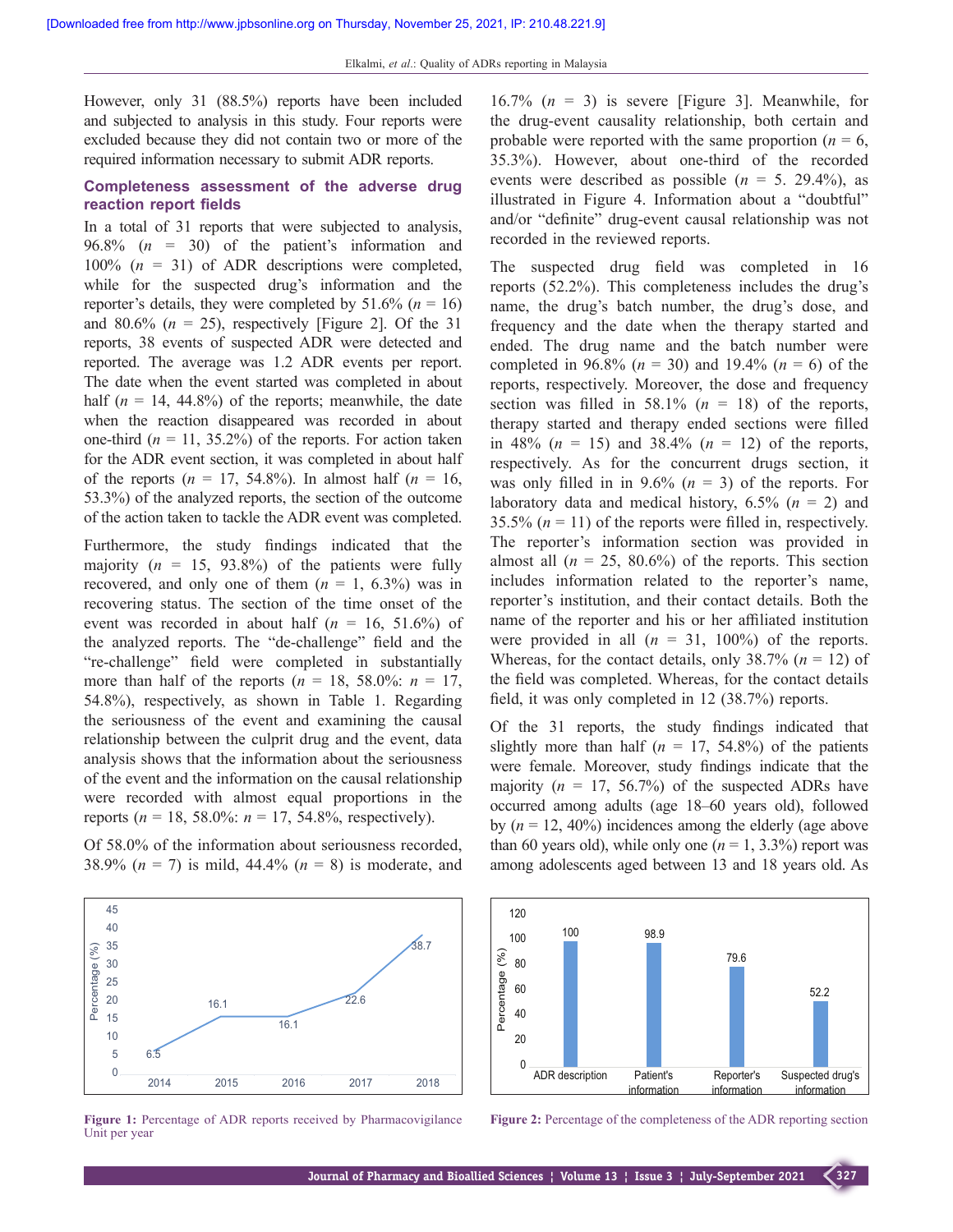expected, the analyzed reports showed that most  $(n = 29)$ , 93.5%) of those who had suspected ADRs were Malays. Meanwhile, both Chinese and Indians have a similar percentage, which is  $3.2\%$  ( $n = 1$ ). Among all reported suspected ADR events, skin and subcutaneous disorders were the most reported events with  $65.8\%$  ( $n = 25$ ) followed by respiratory, thoracic, and mediastinal disorder and eye disorder with 7.9%  $(n = 3)$  each [Figure 5].

Of the suspected drugs that were reported, 86% (*n* = 37) of these drugs were suspected of causing the ADR(s), while 14%  $(n = 6)$  of these drugs were concomitant. Among the suspected drugs,  $29.7\%$  ( $n = 11$ ) were not known to be either suspected drug or concomitant drugs as the reporter listed all the medications taken by the patient in the suspected drug's field. The most frequent suspected drugs reported to the pharmacovigilance center were aspirin, amoxicillin, and sulbactam (Augmentin), and cefuroxime, with a percentage of  $8.1\%$  ( $n = 3$ ) each, followed by clopidogrel, insulin, and pethidine with a percentage of  $5.4\%$  ( $n = 2$ ) each. Among all the suspected medicines, drug class of antibiotics  $(32.4\%, n = 12)$  is the most reported suspected drugs that caused ADR followed by drug class of opioid analgesic  $(8.1\%, n = 3)$  and nonsteroidal anti-inflammatory drugs (NSAID)  $(8.1\%, n = 3)$ . Of 31 reports, all the reporters were found to be medical officers  $(100\%, n = 31)$ . However, only  $38.7\%$  ( $n = 12$ ) of the reporters filled in their contact details, while  $61.3\%$  ( $n = 19$ ) did not fill in their contact details.

During the data extraction,  $64.5\%$  ( $n = 20$ ) of the data were extracted from the ADR reporting form, while other 35.5%  $(n = 11)$  of the data were obtained from allergic card application form instead of from ADR reporting form. Besides that, all the ADR reporting forms in CTC were found attached to the allergic card application form. However, the data retrieved from the allergic card application form are still valid to be used as it includes the patient's information, ADR description, suspected drug's information, and reporter's information. This information is mandatory to be filled in the ADR reporting form.

#### **Discussion**

This retrospective, single-center study has been conducted to examine the quality and completeness of ADR reports submitted to the PVU through the pharmacy department in Sungai Hulu Hospital in Malaysia. To the best of our knowledge, this is the first exploratory study to assess the quality and completeness of adverse event reporting systems in the country. Despite the small number of the sample of the reports submitted to this center, the study findings showed an improvement in the rate of ADR reporting this center over time. However, the total number of ADR reports submitted by the health-care professionals



**Figure 3:** The severity of reported ADRs



**Figure 4:** The ADR-Drug causality relationship analysis



**Figure 5:** Organ Systems Classification affected by the ADRs

as well as the patients was 45 reports. No reports have been submitted to the PVU from the pharmaceutical companies, although they have obliged MADRAC guidelines. The pharmacist in charge of the PV unit in the pharmacy department has followed these reports. Most of these reports have been submitted by physicians, followed by a pharmacist where the number of reports submitted by patients was negligible. The study findings are in concordance with previous studies in the developed counties where most of the reports were submitted by physicians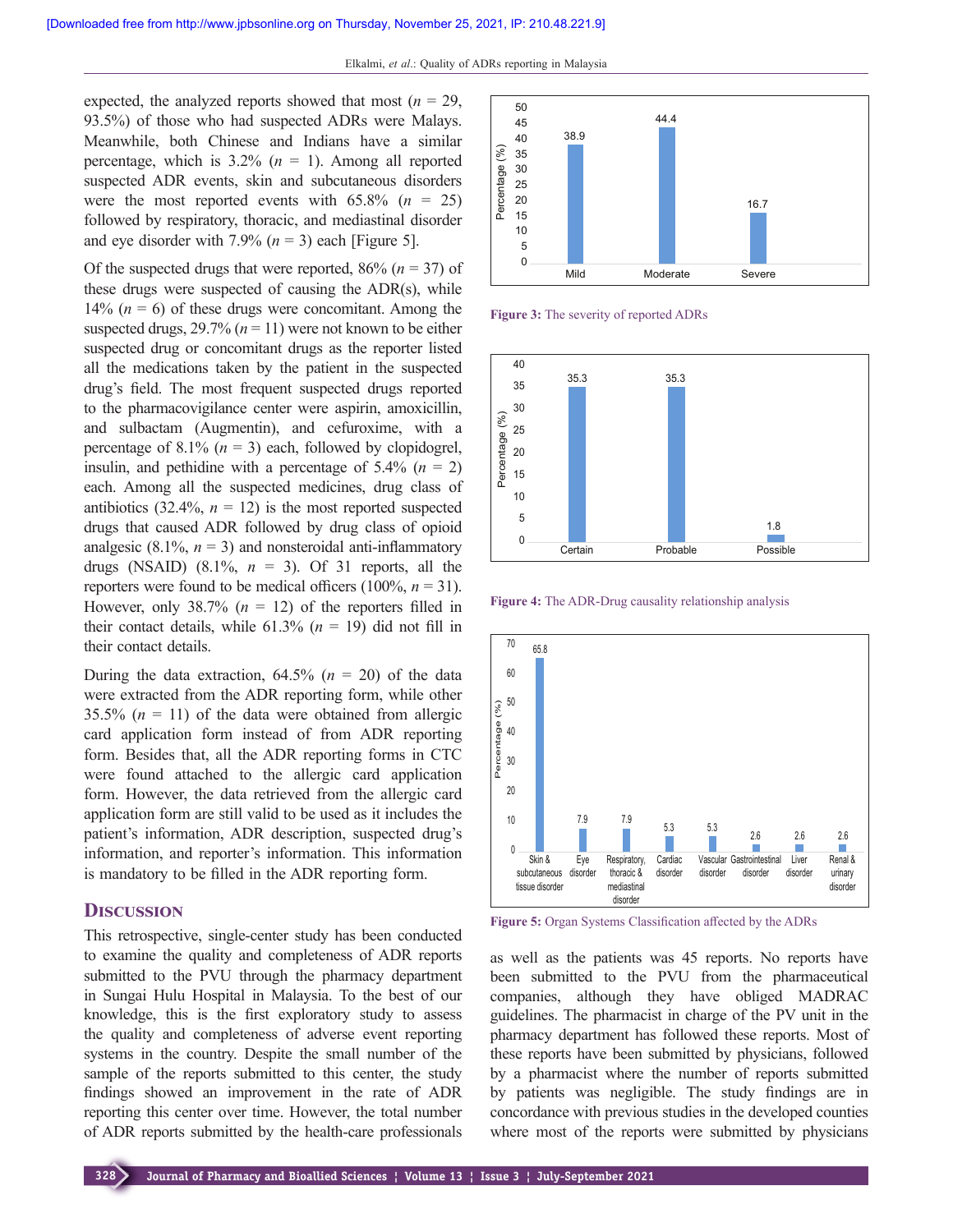| Table 1: Completeness of the outcome of the ADR after<br>de-challenge and re-challenge of the suspected drug |                                |                                               |  |
|--------------------------------------------------------------------------------------------------------------|--------------------------------|-----------------------------------------------|--|
| <b>ADR</b>                                                                                                   | Number of<br>reports completed | <b>Completeness of</b><br>the section $(\% )$ |  |
| De-challenge                                                                                                 | 18                             | 58.1                                          |  |
| ADR subsided                                                                                                 | 10                             | 55.6                                          |  |
| ADR not subsided                                                                                             | 3                              | 16.7                                          |  |
| <b>Unknown</b>                                                                                               | 5                              | 27.8                                          |  |
| Re-challenge                                                                                                 | 16                             | 54.8                                          |  |
| ADR reappeared                                                                                               | 3                              | 17.6                                          |  |
| ADR not reappeared                                                                                           | 1                              | 5.9                                           |  |
| Not applicable                                                                                               | 12                             | 70.6                                          |  |

and other health-care professionals. These findings might be attributed to that physicians have more access to patient's records, possess more awareness, and received well training and education concerning reporting ADRs. As per the results of this study (low of ADR reports), it is vital to increase the awareness of the health-care professional and general public about the pharmacovigilance importance and activities in this particular region.

Our findings showed that females had reported ADR more frequently compared to males in a pattern that tends to be consistent with previous studies that highlighted the increased frequency of ADR reports among females compared to males.<sup>[10-12]</sup> In a systematic review of the factors affecting the development of ADR, it has been highlighted that the drug pharmacokinetics and pharmacodynamics might be altered by differences in anatomical and physiological function in both genders.<sup>[13]</sup> Moreover, the relative increase of ADR reporting among females might be attributed to their increased attentiveness to discomfort symptoms that might increase their perception of the symptom as the symptom of illness.<sup>[14,15]</sup>

Concerning the age group that was more frequently existed in the reported ADR, our findings highlighted that the adult age group (18–60 years old) was associated with the highest frequency among the reported ADRs. Similarly, a Korean study has reported that 64% ( $n = 6209$ ) of the patients who experienced the ADR were in the adult age group but with an age range from 19 years old to 64 years old.<sup>[12,16]</sup> In addition, our findings showed that 40% of the reported ADRs were related to individuals aged higher than 60 years that might occur because of the aging that is potentially associated with alteration to drug metabolism and clearance.[17] Thus, it may lead to an increase in ADR incidence and disease susceptibility among elderly individuals.<sup>[18]</sup> Furthermore, polypharmacy and multiple drug combinations that were frequently reported to be more prevalent among the elderly may increase the potential medication safety concerns and contribute to the occurrence of the ADR.<sup>[19]</sup> In this study, antibiotics were the most drug classes that cause the ADR, followed by opioid analgesic and NSAID. A Korean study has found a similar result in which antibiotics were the most reported drug class that cause the ADR.[20] Even though this study found Augmentin and cefuroxime, second-generation cephalosporins, as the most frequent antibiotics that cause the ADR in CTC patients, other studies found that ceftriaxone, third‑generation cephalosporins,[21‑24] as the most frequent antibiotics that cause the ADR. Opioid analgesics and NSAID obtain the same result, which is  $8.1\%$  ( $n = 3$ ). The opioid analgesics were found to be meperidine and morphine, while the NSAIDs were found to be diclofenac and etoricoxib. A study has found similar results in which diclofenac was found as the most frequent NSAID to cause the ADR.[25]

In our findings, skin and subcutaneous tissue disorders were the most reported events followed by eye disorder and respiratory, thoracic, and mediastinal disorders. Similarly, a cross-sectional study in Northeast India also reported that skin was the most common organ system affected by the ADR.[11] Moreover, a Swedish study has also found that skin and subcutaneous disorders were the most reported events in adults followed by neurological disorders, gastrointestinal disorders, psychiatry disorders, and cardiac disorders.[26] In contrast, an observational study in India reported that gastrointestinal disorders were the most frequent organ affected by the ADR, followed by skin and subcutaneous tissue disorder.<sup>[10]</sup>

Our work reported that the majority of the occurred skin and subcutaneous tissue disorders were associated with the administration of the antibiotics. This finding seemed to be consistent with previous local and international data that showed the antibiotics as most frequently associated with skin and subcutaneous tissue disorders.[27,28] This could be rationally explained by the undesired skin reactions mediated by immunological and nonimmunological mechanisms induced by the use of commonly used antibiotics such as penicillin and cephalosporins.[28,29]

Overall, in our study setting, the allergic card application has captured only the basic information such as the name and age of the patient, name of the drug, and the suspected ADR and the applicator's information. Unlikely, the standard ADR reporting form required more detailed information to be filled. The information deficiency in the ADR reports might be influenced by the knowledge and attitude of the reporters.[30] Lacking time[31] and lacking knowledge and confidence in ADR reporting methods[32,33] may contribute to the incomplete information in the ADR reporting form.

### **Conclusion**

The process of ADR reporting in our study setting is still